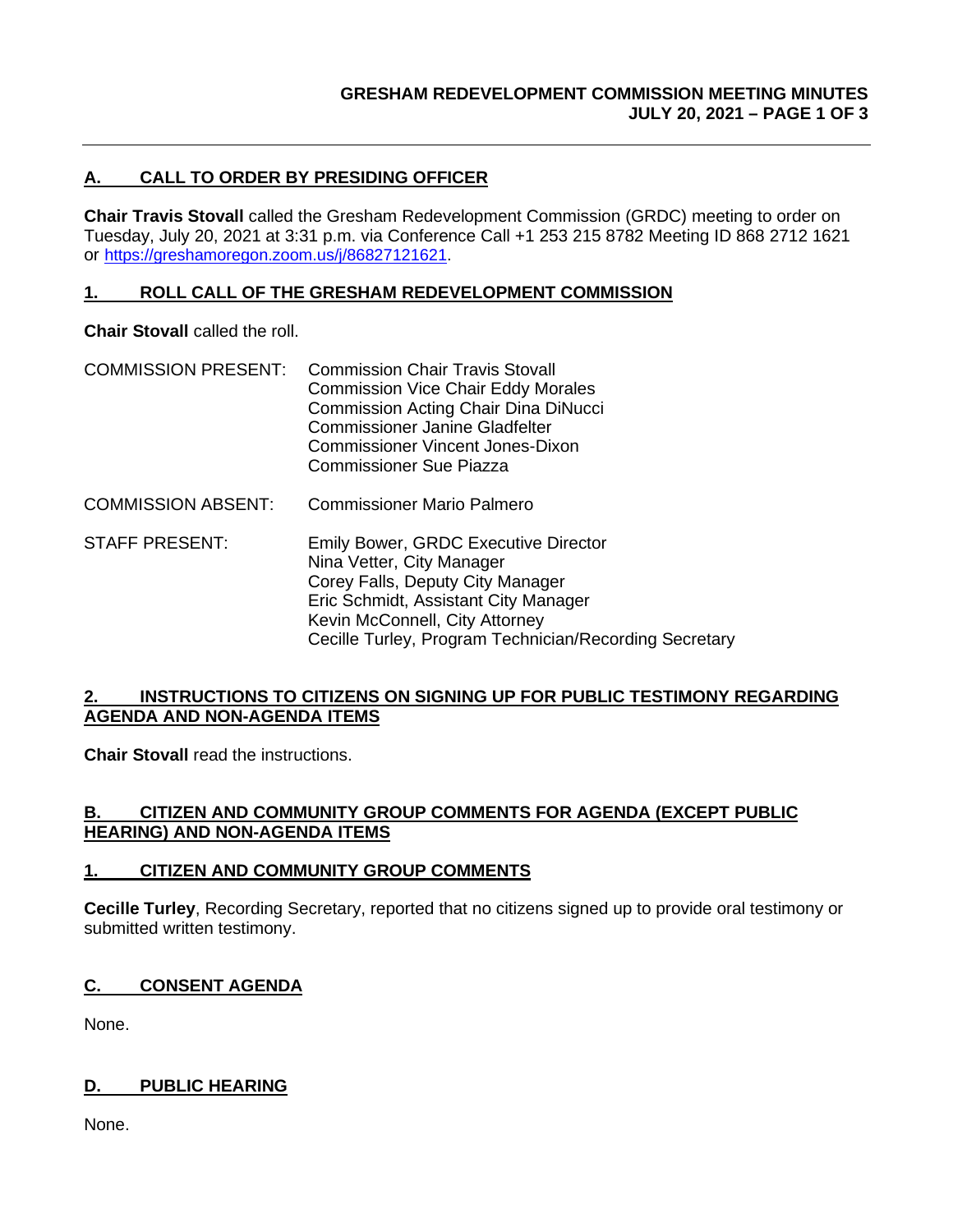## **E. COMMISSION BUSINESS**

#### **1. FINANCIAL SUSTAINABILITY AND THE FUTURE OF THE GRESHAM REDEVELOPMENT COMMISSION AND ROCKWOOD-WEST GRESHAM RENEWAL PLAN**

**Emily Bower**, GRDC Executive Director, and Elaine Howard with Elaine Howard Consulting Services, presented the staff report. The report was the second in a three-part work session series focused on policy discussion regarding the future of the GRDC and the Rockwood-West Gresham Renewal Plan (Plan) and the urban renewal district's role in the overall financial sustainability of the City of Gresham. The purpose of the work session was to provide the GRDC and the community with information that will guide a decision towards the future of the Plan. Ms. Howard, prior to their joint presentation, provided the GRDC with a history of her firm related to the current presentation. (Power Point presentation is attached as Exhibit A.)

**Chair Stovall** said he thought the presentation was thorough and he is looking forward to addressing the pros and cons of the three options for the Plan - expiration, extension, or expansion, along with the different funding mechanisms and how they work together to help with long-term sustainability. Do any Commissioners have questions, need any additional information, or have any direction for the next session?

**Vice Chair Eddy Morales** said that based on an earlier City presentation on the Gresham housing supply, he was interested in how they could use urban renewal to help address the lack of affordable housing in Gresham across the spectrum of homeownership and rental housing for households with an income of less than \$109,000 per year, to prevent the displacement of communities who have already been displaced to Gresham.

**Ms. Bower** explained that the district could play a role in increasing and improving the affordable housing supply in Rockwood and across the City should the GRDC provide guidance to potentially expand the district. In response to Chair Stovall's input, she stated that staff at the August meeting will present the pros and cons and community impact and how the GRDC might leverage certain tools to help achieve those outcomes.

**Commissioner Vincent Jones-Dixon** said he supports the comments of Chair Stovall and Vice Chair Morales, and he has been exploring the benefits of extending the district's boundaries for the purpose of homebuilders building housing and how that could potentially impact the housing affordability for low to moderate income level families.

**Vice Chair Morales** noted that he and other members of the GRDC have expressed interest in discovering options for the district that are outside the box. He said he feels there are many creative potential projects and work that could be done that are innovative. One idea is a boardwalk along the waterfront property in the district that serves as the place to go in east county that includes shops and homes, and if a boardwalk is not possible there, we can think about how to create waterfront properties elsewhere in Gresham.

**Acting Chair Dina DiNucci** stressed the importance of including marketing materials in the planning and presentation of potential proposals to illustrate the possibilities and make people excited about checking the yes box on moving forward with urban renewal.

**Ms. Bower** thanked the GRDC for their comments and insight and stated she and staff will work on identifying the potential waterfront option. She also would welcome any suggestions on communication and community engagement that might be helpful should the GRDC decide to move forward with expansion or extension.